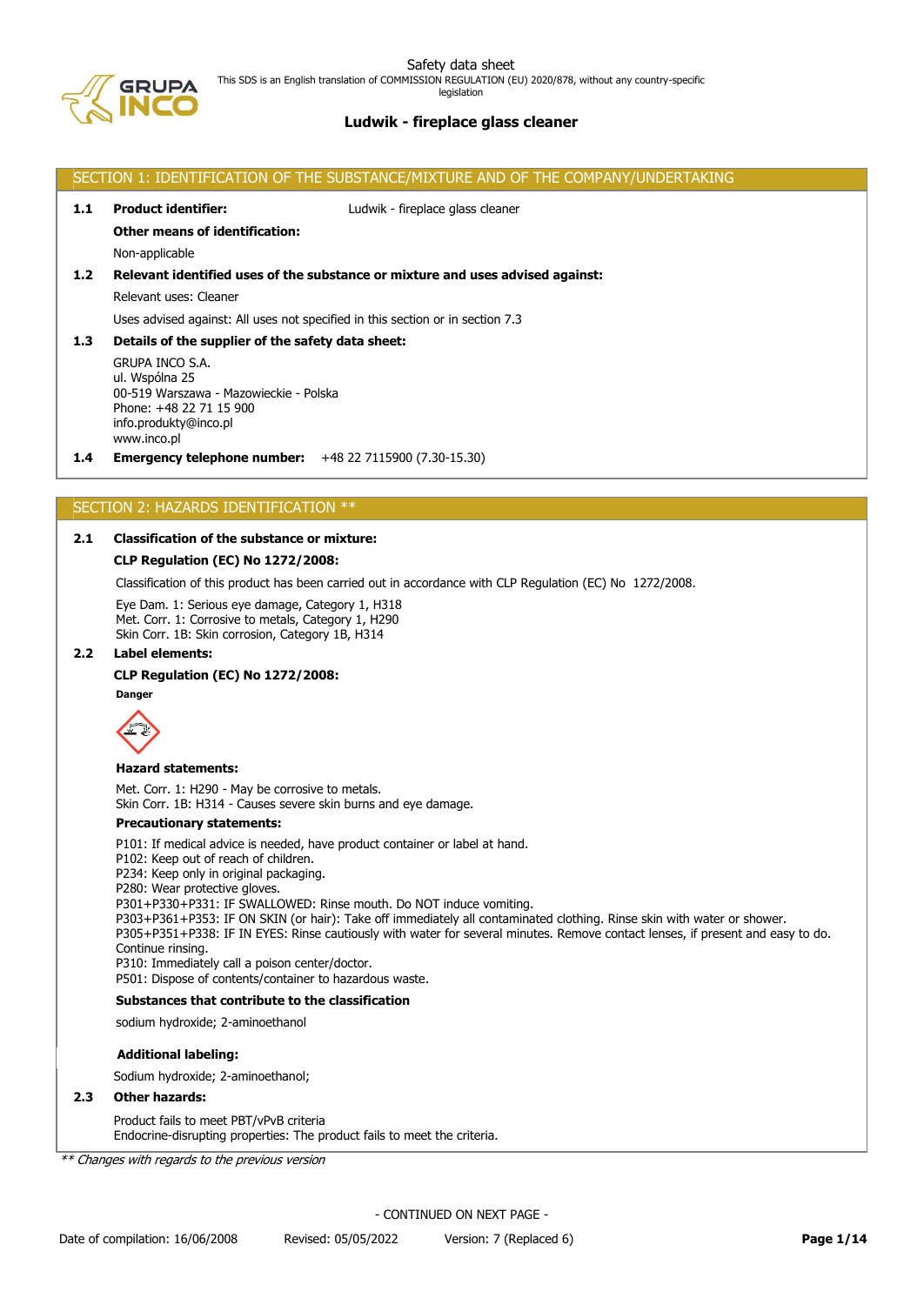

# SECTION 3: COMPOSITION/INFORMATION ON INGREDIENTS

#### **3.1 Substance:**

Non-applicable

## **3.2 Mixture:**

## **Chemical description:** Mixture composed of chemical products

## **Components:**

In accordance with Annex II of Regulation (EC) No 1907/2006 (point 3), the product contains:

|      | Identification                                                                              | Chemical name/Classification<br>Concentration |                                                                     |                 |           |
|------|---------------------------------------------------------------------------------------------|-----------------------------------------------|---------------------------------------------------------------------|-----------------|-----------|
| CAS: | 1310-73-2                                                                                   | sodium hydroxide(1)                           | Self-classified                                                     |                 |           |
| EC:  | 215-185-5<br>Index: 011-002-00-6<br>REACH: 01-2119457892-27-<br><b>XXXX</b>                 | Regulation 1272/2008                          | Eye Dam. 1: H318; Met. Corr. 1: H290; Skin Corr. 1A: H314 - Danger  |                 | $1 - 3\%$ |
| CAS: | 107-98-2                                                                                    | 1-methoxy-2-propanol(1)                       | ATP ATP01                                                           |                 |           |
| EC:  | 203-539-1<br>Index: 603-064-00-3<br>REACH: 01-2119457435-35-<br><b>XXXX</b>                 | Regulation 1272/2008                          | Flam. Lig. 3: H226; STOT SE 3: H336 - Warning                       |                 | $1 - 3\%$ |
| CAS: | 10101-89-0<br>231-509-8<br>Index: Non-applicable<br>REACH: 01-2119489800-32-<br><b>XXXX</b> | Trisodium orthophosphate <sup>(1)</sup>       | Self-classified                                                     |                 |           |
| EC:  |                                                                                             | Regulation 1272/2008                          | Eye Irrit. 2: H319; Skin Irrit. 2: H315; STOT SE 3: H335 - Warning  |                 | $1 - 3\%$ |
| CAS: | 141-43-5<br>205-483-3<br>Index: 603-030-00-8<br>REACH: 01-2119486455-28-<br><b>XXXX</b>     | $2$ -aminoethano $(1)$                        | ATP CLP00                                                           |                 |           |
| EC:  |                                                                                             | Regulation 1272/2008                          | Acute Tox, 4: H302+H312+H332: Skin Corr, 1B: H314 - Danger          |                 | $1 - 3\%$ |
| CAS: | 68515-73-1                                                                                  |                                               | D-Glucopyranose, oligomers, decyl octyl glycosides <sup>(1)</sup>   | Self-classified |           |
| EC:  | 500-220-1<br>Index: Non-applicable<br>REACH: 01-2119488530-36-<br><b>XXXX</b>               | Regulation 1272/2008                          | Eye Dam. 1: H318 - Danger                                           |                 | $1 - 3\%$ |
| CAS: | $64-02-8$                                                                                   |                                               | tetrasodium ethylene diamine tetraacetate <sup>(1)</sup>            | Self-classified |           |
| EC:  | 200-573-9<br>Index: 607-428-00-2<br>REACH: 01-2119486762-27-<br><b>XXXX</b>                 | Regulation 1272/2008                          | Acute Tox. 4: H302+H332; Eye Dam. 1: H318; STOT RE 2: H373 - Danger |                 | $1 - 3\%$ |

<sup>(1)</sup> Substances presenting a health or environmental hazard which meet criteria laid down in Regulation (EU) No. 2020/878

To obtain more information on the hazards of the substances consult sections 11, 12 and 16.

## **Other information:**

| <b>Identification</b>                               | Specific concentration limit                                                                                                                                                                                                                                 |
|-----------------------------------------------------|--------------------------------------------------------------------------------------------------------------------------------------------------------------------------------------------------------------------------------------------------------------|
| sodium hydroxide<br>CAS: 1310-73-2<br>EC: 215-185-5 | % (w/w) >=0,1: Met. Corr. 1 - H290<br>% (w/w) >=5: Skin Corr. 1A - H314<br>$2 \le$ = % (w/w) <5: Skin Corr. 1B - H314<br>$0.5<=$ % (w/w) <2: Skin Irrit. 2 - H315<br>$% (w/w)$ >=2: Eye Dam. 1 - H318<br>$0.5 \leq x \leq 96$ (w/w) < 2: Eye Irrit. 2 - H319 |
| 2-aminoethanol<br>CAS: 141-43-5<br>EC: 205-483-3    | % (w/w) $>=5$ : STOT SE 3 - H335                                                                                                                                                                                                                             |

# SECTION 4: FIRST AID MEASURES

### **4.1 Description of first aid measures:**

Request medical assistance immediately, showing the SDS of this product.

# **By inhalation:**

This product is not classified as hazardous through inhalation. However, in case of intoxication symptoms it is recommended to remove the person affected from the area of exposure, provide clean air and keep at rest. Request medical attention if symptoms persist.

## **By skin contact:**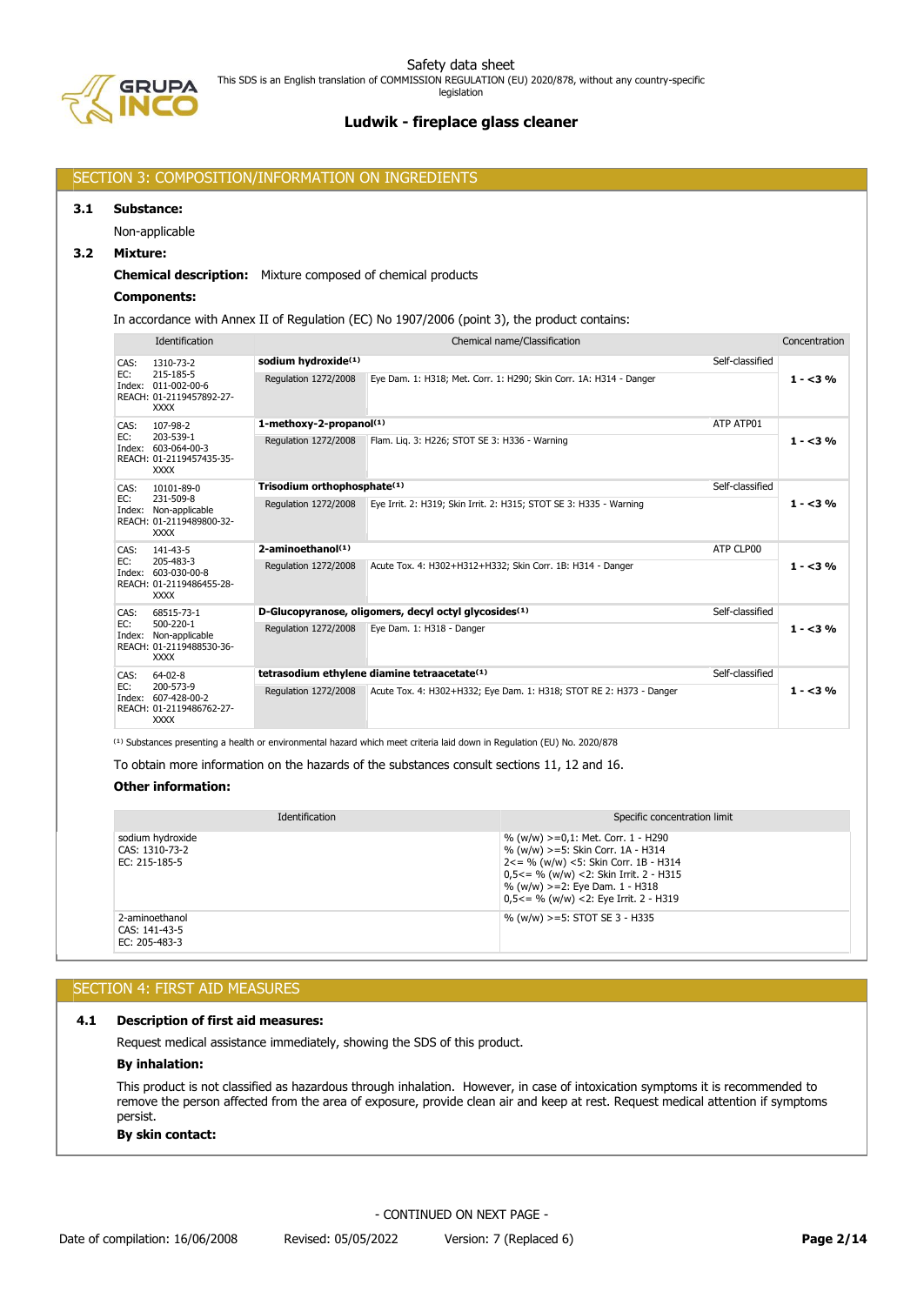

## SECTION 4: FIRST AID MEASURES (continued)

Remove contaminated clothing and footwear, rinse skin or shower the person affected if appropriate with plenty of cold water and neutral soap. In serious cases see a doctor. If the product causes burns or freezing, clothing should not be removed as this could worsen the injury caused if it is stuck to the skin. If blisters form on the skin, these should never be burst as this will increase the risk of infection.

### **By eye contact:**

Rinse eyes thoroughly with lukewarm water for at least 15 minutes. Do not allow the person affected to rub or close their eyes. If the injured person uses contact lenses, these should be removed unless they are stuck to the eyes, in which case this could cause further damage. In all cases, after cleaning, a doctor should be consulted as quickly as possible with the SDS of the product.

#### **By ingestion/aspiration:**

Request immediate medical assistance, showing the SDS of this product. Do not induce vomiting, because its expulsion from the stomach can be hazardous to the mucus of the main digestive tract, and also risk damage to the respiratory system through inhalation. Rinse out the mouth and throat, as they may have been affected during ingestion. In the case of loss of consciousness do not administer anything orally unless supervised by a doctor. Keep the person affected at rest.

### **4.2 Most important symptoms and effects, both acute and delayed:**

Acute and delayed effects are indicated in sections 2 and 11.

### **4.3 Indication of any immediate medical attention and special treatment needed:**

Non-applicable

### SECTION 5: FIREFIGHTING MEASURES

#### **5.1 Extinguishing media:**

#### **Suitable extinguishing media:**

Product is non-flammable under normal conditions of storage, manipulation and use, but the product contains flammable substances. In the case of inflammation as a result of improper manipulation, storage or use preferably use polyvalent powder extinguishers (ABC powder), in accordance with the Regulation on fire protection systems.

### **Unsuitable extinguishing media:**

IT IS RECOMMENDED NOT to use full jet water as an extinguishing agent.

### **5.2 Special hazards arising from the substance or mixture:**

As a result of combustion or thermal decomposition reactive sub-products are created that can become highly toxic and, consequently, can present a serious health risk.

### **5.3 Advice for firefighters:**

Depending on the magnitude of the fire it may be necessary to use full protective clothing and self-contained breathing apparatus (SCBA). Minimum emergency facilities and equipment should be available (fire blankets, portable first aid kit,...) in accordance with Directive 89/654/EC.

## **Additional provisions:**

Act in accordance with the Internal Emergency Plan and the Information Sheets on actions to take after an accident or other emergencies. Eliminate all sources of ignition. In case of fire, cool the storage containers and tanks for products susceptible to combustion, explosion or BLEVE as a result of high temperatures. Avoid spillage of the products used to extinguish the fire into an aqueous medium.

# SECTION 6: ACCIDENTAL RELEASE MEASURES

#### **6.1 Personal precautions, protective equipment and emergency procedures:**

#### **For non-emergency personnel:**

Isolate leaks provided that there is no additional risk for the people performing this task. Evacuate the area and keep out those without protection. Personal protection equipment must be used against potential contact with the spilt product (See section 8). Above all prevent the formation of any vapour-air flammable mixtures, through either ventilation or the use of an inert medium. Remove any source of ignition. Eliminate electrostatic charges by interconnecting all the conductive surfaces on which static electricity could form, and also ensuring that all surfaces are connected to the ground.

#### **For emergency responders:**

See section 8.

## **6.2 Environmental precautions:**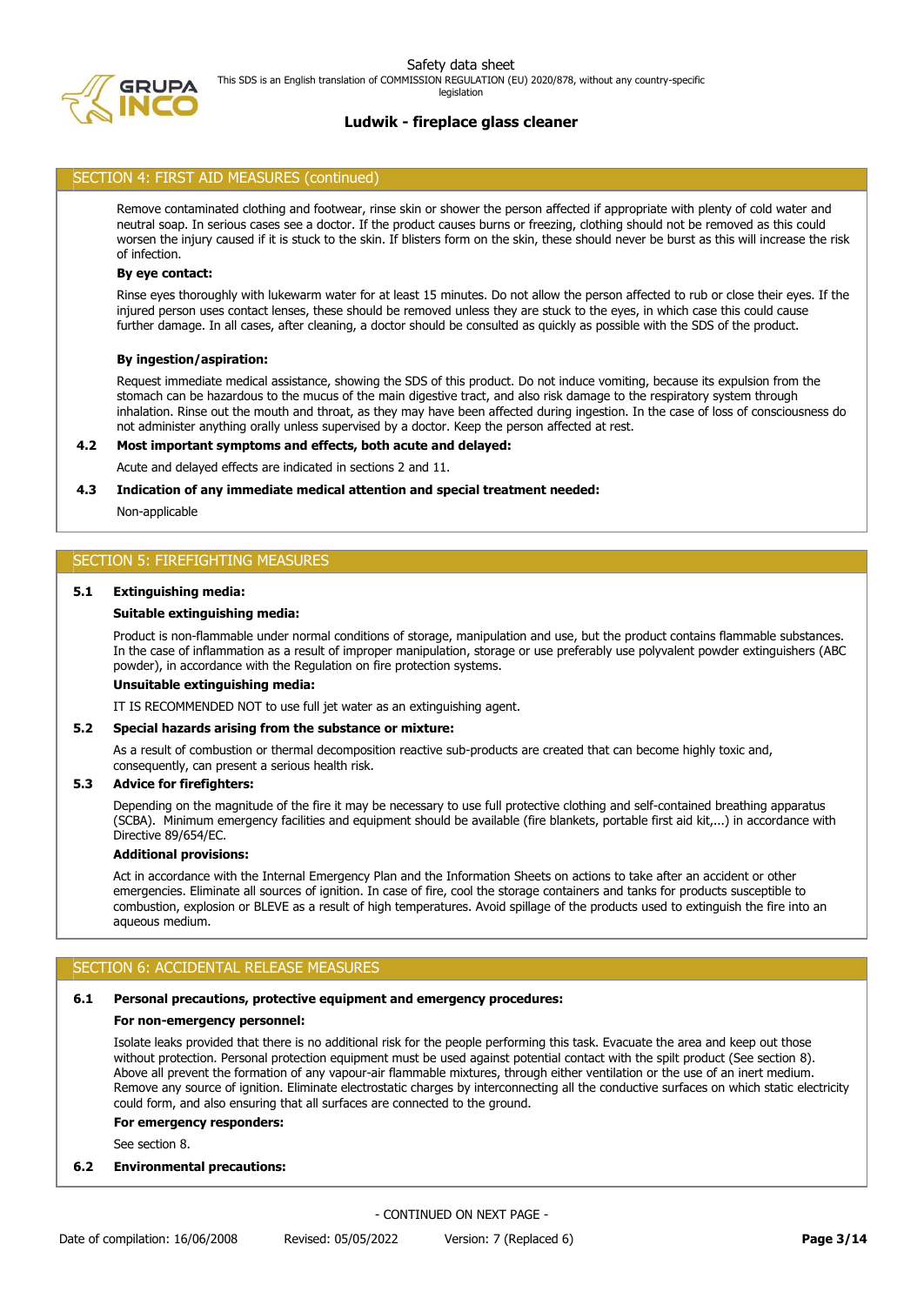legislation



# **Ludwik - fireplace glass cleaner**

# SECTION 6: ACCIDENTAL RELEASE MEASURES (continued)

This product is not classified as hazardous to the environment. Keep product away from drains, surface and underground water.

## **6.3 Methods and material for containment and cleaning up:**

It is recommended:

Absorb the spillage using sand or inert absorbent and move it to a safe place. Do not absorb in sawdust or other combustible absorbents. For any concern related to disposal consult section 13.

### **6.4 Reference to other sections:**

See sections 8 and 13.

# SECTION 7: HANDLING AND STORAGE

### **7.1 Precautions for safe handling:**

A.- General precautions for safe use

Comply with the current legislation concerning the prevention of industrial risks. Keep containers hermetically sealed. Control spills and residues, destroying them with safe methods (section 6). Avoid leakages from the container. Maintain order and cleanliness where dangerous products are used.

B.- Technical recommendations for the prevention of fires and explosions

Avoid the evaporation of the product as it contains flammable substances, which could form flammable vapour/air mixtures in the presence of sources of ignition. Control sources of ignition (mobile phones, sparks,...) and transfer at slow speeds to avoid the creation of electrostatic charges. Consult section 10 for conditions and materials that should be avoided.

C.- Technical recommendations on general occupational hygiene

Do not eat or drink during the process, washing hands afterwards with suitable cleaning products.

D.- Technical recommendations to prevent environmental risks

It is recommended to have absorbent material available at close proximity to the product (See subsection 6.3)

# **7.2 Conditions for safe storage, including any incompatibilities:**

A.- Technical measures for storage

Store in a cool, dry, well-ventilated location

B.- General conditions for storage

Avoid sources of heat, radiation, static electricity and contact with food. For additional information see subsection 10.5

## **7.3 Specific end use(s):**

Except for the instructions already specified it is not necessary to provide any special recommendation regarding the uses of this product.

# SECTION 8: EXPOSURE CONTROLS/PERSONAL PROTECTION

### **8.1 Control parameters:**

Substances whose occupational exposure limits have to be monitored in the workplace (European OEL, not country-specific legislation):

Directive (EU) 2000/39, Directive 2004/37/EC,Directive (EU) 2006/15, Directive (EU) 2009/161, Directive (EU) 2017/164, Directive (EU) 2019/1831:

| Identification                 | Occupational exposure limits |           |                         |
|--------------------------------|------------------------------|-----------|-------------------------|
| 1-methoxy-2-propanol           | IOELV (8h)                   | $100$ ppm | $375 \text{ mg/m}^3$    |
| EC: 203-539-1<br>CAS: 107-98-2 | IOELV (STEL)                 | $150$ ppm | 568 mg/m <sup>3</sup>   |
| 2-aminoethanol                 | IOELV (8h)                   | . ppm     | $2,5$ mg/m <sup>3</sup> |
| CAS: 141-43-5<br>EC: 205-483-3 | IOELV (STEL)                 | 3 ppm     | 7,6 mg/m <sup>3</sup>   |

## **DNEL (Workers):**

|                  |            | Short exposure |                | Long exposure  |                     |
|------------------|------------|----------------|----------------|----------------|---------------------|
| Identification   |            | Systemic       | Local          | Systemic       | Local               |
| sodium hydroxide | Oral       | Non-applicable | Non-applicable | Non-applicable | Non-applicable      |
| CAS: 1310-73-2   | Dermal     | Non-applicable | Non-applicable | Non-applicable | Non-applicable      |
| EC: 215-185-5    | Inhalation | Non-applicable | Non-applicable | Non-applicable | l mg/m <sup>3</sup> |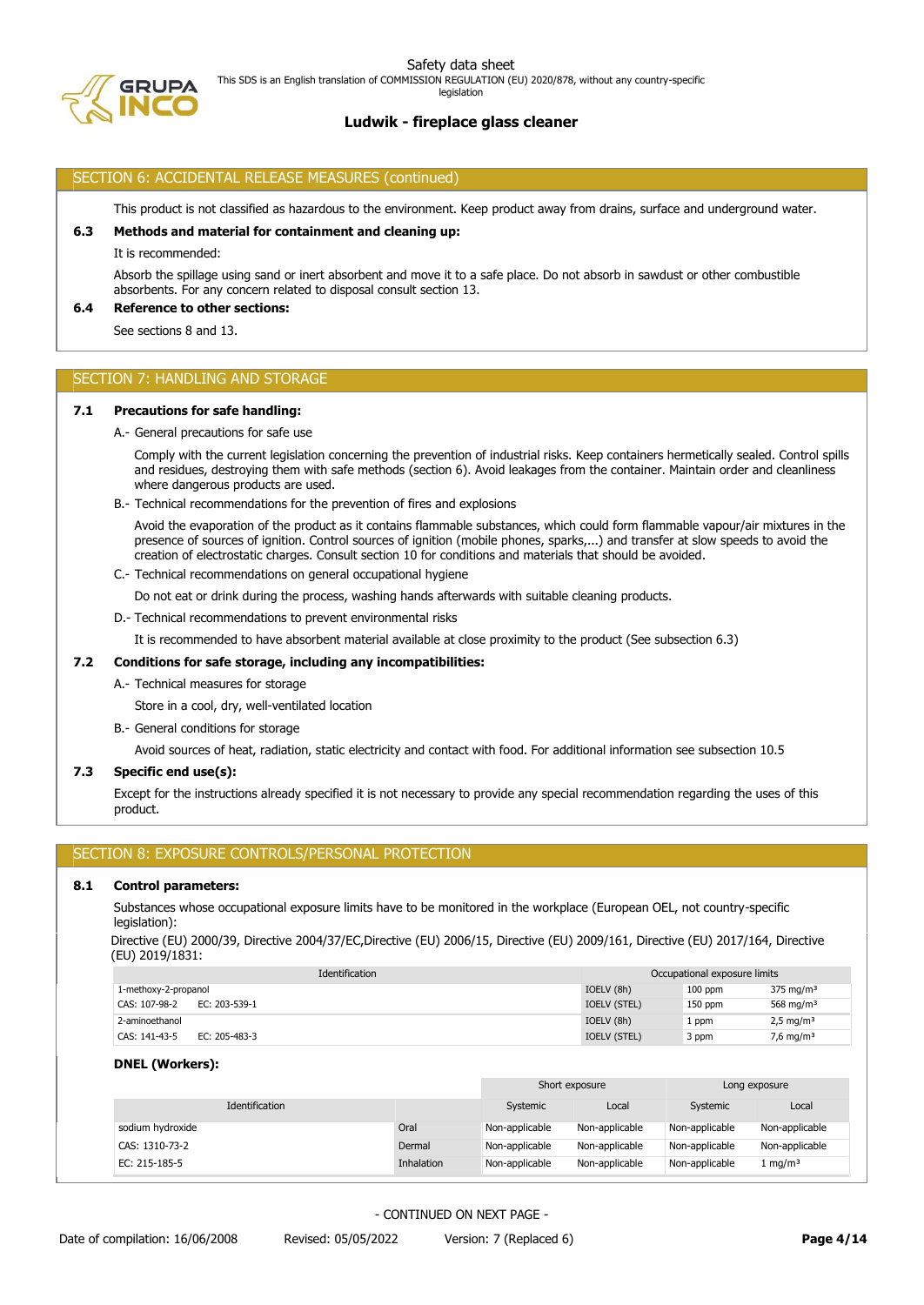

Safety data sheet This SDS is an English translation of COMMISSION REGULATION (EU) 2020/878, without any country-specific legislation

# **Ludwik - fireplace glass cleaner**

# SECTION 8: EXPOSURE CONTROLS/PERSONAL PROTECTION (continued)

|                                                    |            |                         | Short exposure          |                        | Long exposure           |
|----------------------------------------------------|------------|-------------------------|-------------------------|------------------------|-------------------------|
| Identification                                     |            | Systemic                | Local                   | Systemic               | Local                   |
| 1-methoxy-2-propanol                               | Oral       | Non-applicable          | Non-applicable          | Non-applicable         | Non-applicable          |
| CAS: 107-98-2                                      | Dermal     | Non-applicable          | Non-applicable          | $183$ mg/kg            | Non-applicable          |
| EC: 203-539-1                                      | Inhalation | 553,5 mg/m <sup>3</sup> | 553,5 mg/m <sup>3</sup> | 369 mg/m <sup>3</sup>  | Non-applicable          |
| Trisodium orthophosphate                           | Oral       | Non-applicable          | Non-applicable          | Non-applicable         | Non-applicable          |
| CAS: 10101-89-0                                    | Dermal     | Non-applicable          | Non-applicable          | Non-applicable         | Non-applicable          |
| EC: 231-509-8                                      | Inhalation | Non-applicable          | Non-applicable          | $17,87 \text{ mg/m}^3$ | Non-applicable          |
| 2-aminoethanol                                     | Oral       | Non-applicable          | Non-applicable          | Non-applicable         | Non-applicable          |
| CAS: 141-43-5                                      | Dermal     | Non-applicable          | Non-applicable          | 3 mg/kg                | Non-applicable          |
| EC: 205-483-3                                      | Inhalation | Non-applicable          | Non-applicable          | $1 \text{ mg/m}^3$     | $0.51 \text{ mg/m}^3$   |
| D-Glucopyranose, oligomers, decyl octyl glycosides | Oral       | Non-applicable          | Non-applicable          | Non-applicable         | Non-applicable          |
| CAS: 68515-73-1                                    | Dermal     | Non-applicable          | Non-applicable          | 595000 mg/kg           | Non-applicable          |
| EC: 500-220-1                                      | Inhalation | Non-applicable          | Non-applicable          | 420 mg/m <sup>3</sup>  | Non-applicable          |
| tetrasodium ethylene diamine tetraacetate          | Oral       | Non-applicable          | Non-applicable          | Non-applicable         | Non-applicable          |
| CAS: 64-02-8                                       | Dermal     | Non-applicable          | Non-applicable          | Non-applicable         | Non-applicable          |
| EC: 200-573-9                                      | Inhalation | Non-applicable          | $3$ mg/m <sup>3</sup>   | Non-applicable         | $1,5 \,\mathrm{mg/m^3}$ |

# **DNEL (General population):**

|                                                    |                   | Short exposure |                         | Long exposure           |                         |
|----------------------------------------------------|-------------------|----------------|-------------------------|-------------------------|-------------------------|
| Identification                                     |                   | Systemic       | Local                   | Systemic                | Local                   |
| sodium hydroxide                                   | Oral              | Non-applicable | Non-applicable          | Non-applicable          | Non-applicable          |
| CAS: 1310-73-2                                     | Dermal            | Non-applicable | Non-applicable          | Non-applicable          | Non-applicable          |
| EC: 215-185-5                                      | <b>Inhalation</b> | Non-applicable | Non-applicable          | Non-applicable          | $1 \text{ mg/m}^3$      |
| 1-methoxy-2-propanol                               | Oral              | Non-applicable | Non-applicable          | 33 mg/kg                | Non-applicable          |
| CAS: 107-98-2                                      | Dermal            | Non-applicable | Non-applicable          | 78 mg/kg                | Non-applicable          |
| EC: 203-539-1                                      | <b>Inhalation</b> | Non-applicable | Non-applicable          | 43,9 mg/m <sup>3</sup>  | Non-applicable          |
| Trisodium orthophosphate                           | Oral              | Non-applicable | Non-applicable          | Non-applicable          | Non-applicable          |
| CAS: 10101-89-0                                    | Dermal            | Non-applicable | Non-applicable          | Non-applicable          | Non-applicable          |
| EC: 231-509-8                                      | Inhalation        | Non-applicable | Non-applicable          | 7,66 mg/m <sup>3</sup>  | Non-applicable          |
| 2-aminoethanol                                     | Oral              | Non-applicable | Non-applicable          | $1,5$ mg/kg             | Non-applicable          |
| CAS: 141-43-5                                      | Dermal            | Non-applicable | Non-applicable          | $1.5$ mg/kg             | Non-applicable          |
| EC: 205-483-3                                      | <b>Inhalation</b> | Non-applicable | Non-applicable          | $0,18 \text{ mg/m}^3$   | $0,28 \text{ mg/m}^3$   |
| D-Glucopyranose, oligomers, decyl octyl glycosides | Oral              | Non-applicable | Non-applicable          | 35,7 mg/kg              | Non-applicable          |
| CAS: 68515-73-1                                    | Dermal            | Non-applicable | Non-applicable          | 357000 mg/kg            | Non-applicable          |
| EC: 500-220-1                                      | <b>Inhalation</b> | Non-applicable | Non-applicable          | $124$ mg/m <sup>3</sup> | Non-applicable          |
| tetrasodium ethylene diamine tetraacetate          | Oral              | Non-applicable | Non-applicable          | 25 mg/kg                | Non-applicable          |
| CAS: 64-02-8                                       | Dermal            | Non-applicable | Non-applicable          | Non-applicable          | Non-applicable          |
| EC: 200-573-9                                      | Inhalation        | Non-applicable | $1,2$ mg/m <sup>3</sup> | Non-applicable          | $0,6$ mg/m <sup>3</sup> |
| <b>PNEC:</b>                                       |                   |                |                         |                         |                         |
| $-1$ $-1$                                          |                   |                |                         |                         |                         |

| Identification                                     |              |                |                         |                   |
|----------------------------------------------------|--------------|----------------|-------------------------|-------------------|
| 1-methoxy-2-propanol                               | <b>STP</b>   | $100$ mg/L     | Fresh water             | $10 \text{ mg/L}$ |
| CAS: 107-98-2                                      | Soil         | 4,59 mg/kg     | Marine water            | $1 \text{mq/L}$   |
| EC: 203-539-1                                      | Intermittent | $100$ mg/L     | Sediment (Fresh water)  | 52,3 mg/kg        |
|                                                    | Oral         | Non-applicable | Sediment (Marine water) | 5,2 $mg/kg$       |
| 2-aminoethanol                                     | <b>STP</b>   | $100$ mg/L     | Fresh water             | $0.07$ mg/L       |
| CAS: 141-43-5                                      | Soil         | $1,29$ mg/kg   | Marine water            | $0,007$ mg/L      |
| EC: 205-483-3                                      | Intermittent | $0,028$ mg/L   | Sediment (Fresh water)  | $0,357$ mg/kg     |
|                                                    | Oral         | Non-applicable | Sediment (Marine water) | $0.036$ mg/kg     |
| D-Glucopyranose, oligomers, decyl octyl glycosides | <b>STP</b>   | 560 mg/L       | Fresh water             | $0,176$ mg/L      |
| CAS: 68515-73-1                                    | Soil         | $0.654$ mg/kg  | Marine water            | $0.018$ mg/L      |
| EC: 500-220-1                                      | Intermittent | $0.27$ mg/L    | Sediment (Fresh water)  | 1,516 mg/kg       |
|                                                    | Oral         | $0,11111$ g/kg | Sediment (Marine water) | $0.152$ mg/kg     |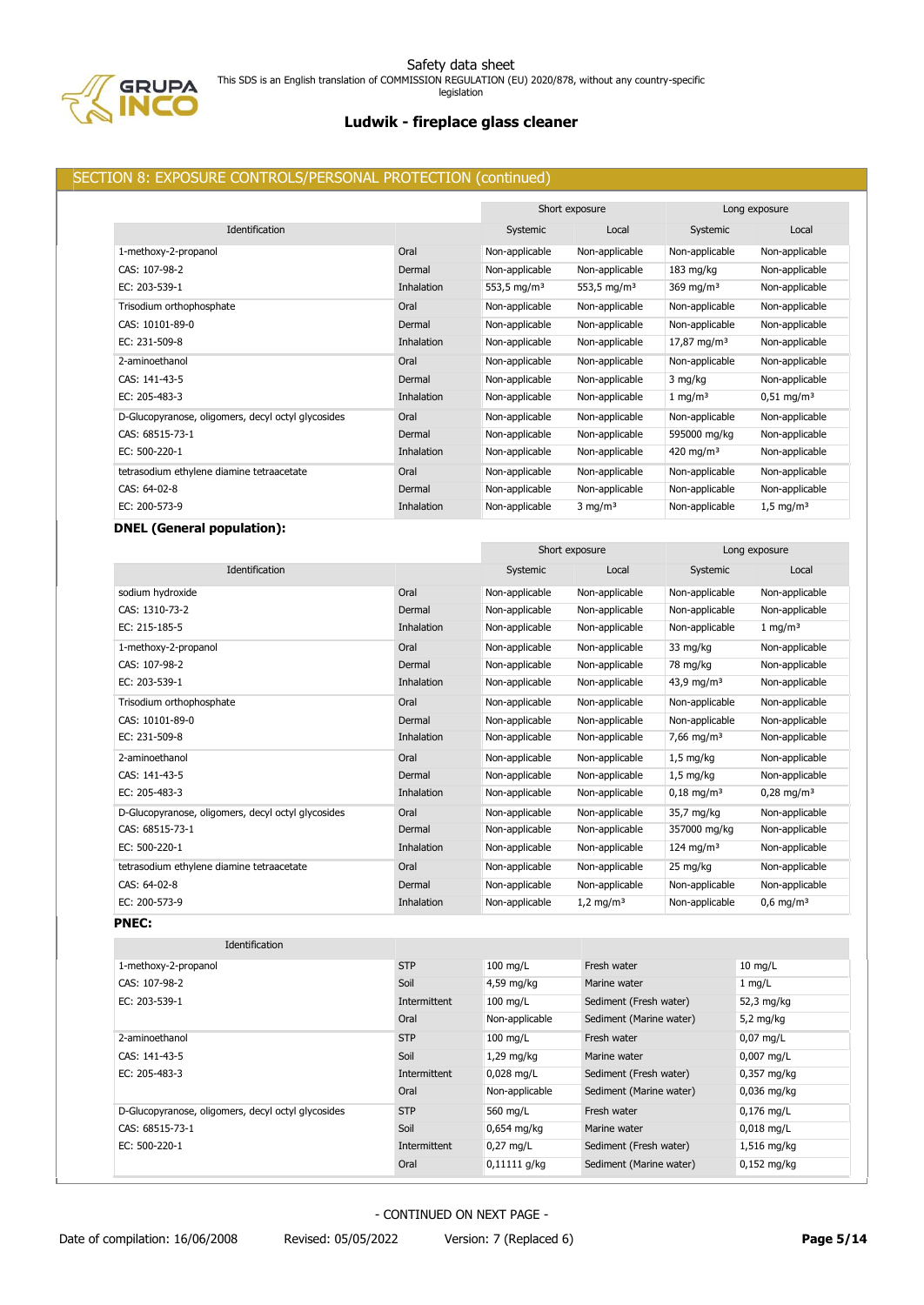

legislation

# **Ludwik - fireplace glass cleaner**

# SECTION 8: EXPOSURE CONTROLS/PERSONAL PROTECTION (continued)

| Identification                            |              |                   |                         |                |
|-------------------------------------------|--------------|-------------------|-------------------------|----------------|
| tetrasodium ethylene diamine tetraacetate | <b>STP</b>   | $43 \text{ mg/L}$ | Fresh water             | $2,2$ mg/L     |
| CAS: 64-02-8                              | Soil         | $0.72$ mg/kg      | Marine water            | $0.22$ mg/L    |
| EC: 200-573-9                             | Intermittent | $1,2$ mg/L        | Sediment (Fresh water)  | Non-applicable |
|                                           | Oral         | Non-applicable    | Sediment (Marine water) | Non-applicable |

### **8.2 Exposure controls:**

A.- Individual protection measures, such as personal protective equipment

As a preventative measure it is recommended to use basic Personal Protective Equipment, with the corresponding <<CE marking>> in accordance with Regulation (EU) 2016/425. For more information on Personal Protective Equipment (storage, use, cleaning, maintenance, class of protection,…) consult the information leaflet provided by the manufacturer. For more information see subsection 7.1. All information contained herein is a recommendation which needs some specification from the labour risk prevention services as it is not known whether the company has additional measures at its disposal.

B.- Respiratory protection

The use of protection equipment will be necessary if a mist forms or if the occupational exposure limits are exceeded.

C.- Specific protection for the hands

| Pictogram                             | <b>PPE</b>                                                                                                                                    | Labelling      | <b>CEN Standard</b> | Remarks                                          |
|---------------------------------------|-----------------------------------------------------------------------------------------------------------------------------------------------|----------------|---------------------|--------------------------------------------------|
| WVIII<br>Mandatory hand<br>protection | Chemical protective gloves<br>(Material: Linear low-density<br>polyethylene (LLDPE),<br>Breakthrough time: > 480<br>min, Thickness: 0.062 mm) | <b>CAT III</b> | EN 420:2004+A1:2010 | Replace the gloves at any sign of deterioration. |

As the product is a mixture of several substances, the resistance of the glove material can not be calculated in advance with total reliability and has therefore to be checked prior to the application.

D.- Eye and face protection

| Pictogram                    | <b>PPE</b>                                       | Labelling | <b>CEN Standard</b>             | Remarks                                                                                                                         |
|------------------------------|--------------------------------------------------|-----------|---------------------------------|---------------------------------------------------------------------------------------------------------------------------------|
| Mandatory face<br>protection | Panoramic glasses against<br>splash/projections. | CAT II    | EN 166:2002<br>EN ISO 4007:2018 | Clean daily and disinfect periodically according to the<br>manufacturer's instructions. Use if there is a risk of<br>splashing. |

# E.- Body protection

| Pictogram | <b>PPE</b>           | Labelling    | <b>CEN Standard</b> | Remarks                                                                                                                                                                                                                                                                          |
|-----------|----------------------|--------------|---------------------|----------------------------------------------------------------------------------------------------------------------------------------------------------------------------------------------------------------------------------------------------------------------------------|
|           | Work clothing        | <b>CAT I</b> |                     | Replace before any evidence of deterioration. For<br>periods of prolonged exposure to the product for<br>professional/industrial users CE III is recommended,<br>in accordance with the regulations in EN ISO<br>6529:2013, EN ISO 6530:2005, EN ISO 13688:2013,<br>EN 464:1994. |
|           | Anti-slip work shoes |              | EN ISO 20347:2012   | Replace before any evidence of deterioration. For<br>periods of prolonged exposure to the product for<br>professional/industrial users CE III is recommended,<br>in accordance with the regulations in EN ISO<br>20345:2012 y EN 13832-1:2007                                    |

F.- Additional emergency measures

| Emergency measure              | <b>Standards</b>                                | Emergency measure                            | <b>Standards</b>                               |
|--------------------------------|-------------------------------------------------|----------------------------------------------|------------------------------------------------|
| AT.<br><b>Emergency shower</b> | ANSI Z358-1<br>ISO 3864-1:2011, ISO 3864-4:2011 | $\bullet$<br><b>WANK</b><br>Eyewash stations | DIN 12 899<br>ISO 3864-1:2011, ISO 3864-4:2011 |

### **Environmental exposure controls:**

In accordance with the community legislation for the protection of the environment it is recommended to avoid environmental spillage of both the product and its container. For additional information see subsection 7.1.D

# **Volatile organic compounds:**

With regard to Directive 2010/75/EU, this product has the following characteristics:

V.O.C. (Supply): 4 % weight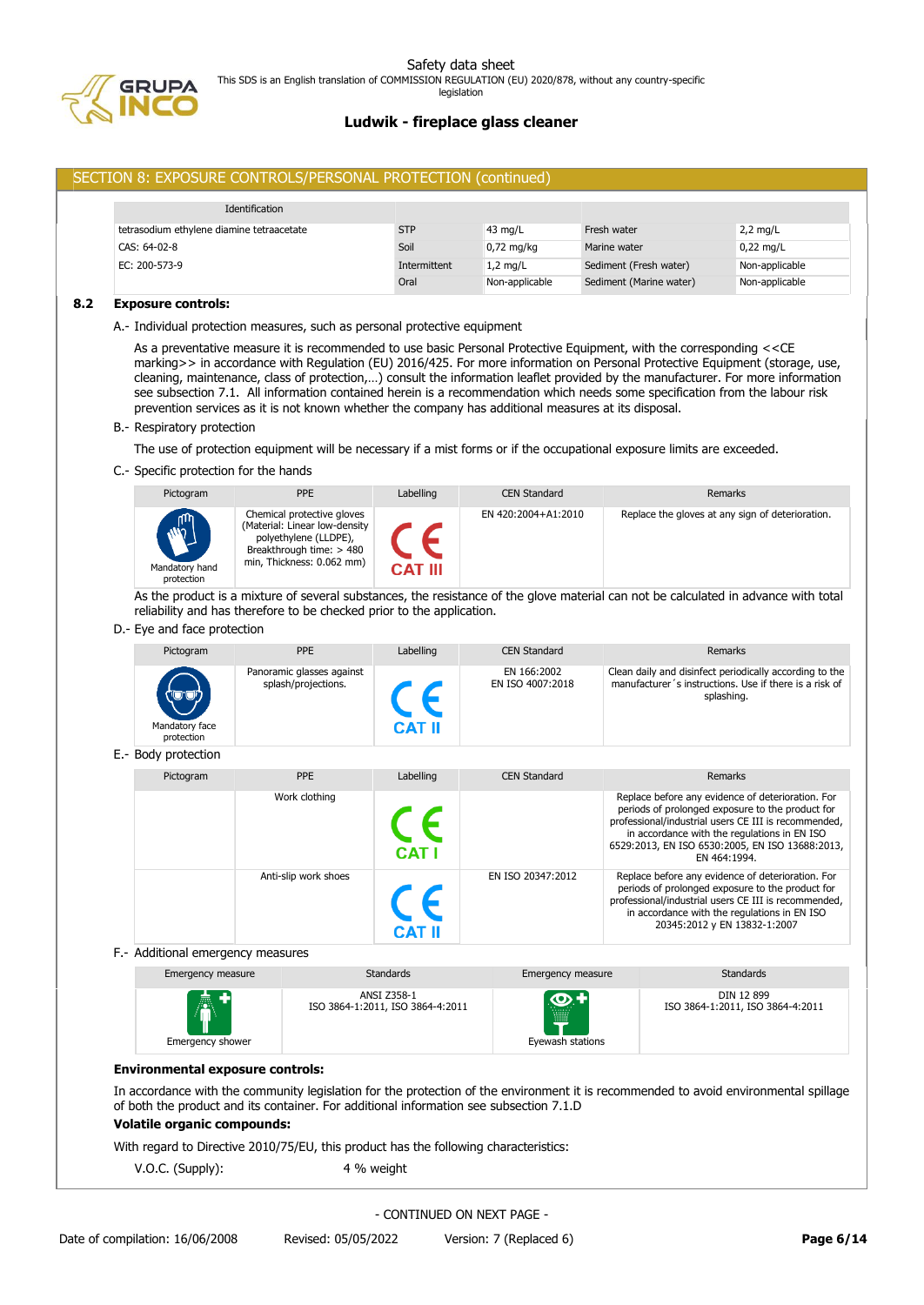

| SECTION 8: EXPOSURE CONTROLS/PERSONAL PROTECTION (continued) |                               |  |  |  |  |
|--------------------------------------------------------------|-------------------------------|--|--|--|--|
| V.O.C. density at 20 $^{\circ}$ C:                           | 44 kg/m <sup>3</sup> (44 g/L) |  |  |  |  |
| Average carbon number:                                       |                               |  |  |  |  |
| Average molecular weight:                                    | 75,8 g/mol                    |  |  |  |  |

# SECTION 9: PHYSICAL AND CHEMICAL PROPERTIES

| 9.1 | Information on basic physical and chemical properties:                                             |                         |  |  |  |
|-----|----------------------------------------------------------------------------------------------------|-------------------------|--|--|--|
|     | For complete information see the product datasheet.                                                |                         |  |  |  |
|     | <b>Appearance:</b>                                                                                 |                         |  |  |  |
|     | Physical state at 20 °C:                                                                           | Liquid                  |  |  |  |
|     | Appearance:                                                                                        | Fluid                   |  |  |  |
|     | Colour:                                                                                            | Colourless              |  |  |  |
|     | Odour:                                                                                             | Odourless               |  |  |  |
|     | Odour threshold:                                                                                   | Non-applicable *        |  |  |  |
|     | <b>Volatility:</b>                                                                                 |                         |  |  |  |
|     | Boiling point at atmospheric pressure:                                                             | 101 °C                  |  |  |  |
|     | Vapour pressure at 20 °C:                                                                          | 2329 Pa                 |  |  |  |
|     | Vapour pressure at 50 °C:                                                                          | 12271,06 Pa (12,27 kPa) |  |  |  |
|     | Evaporation rate at 20 °C:                                                                         | Non-applicable *        |  |  |  |
|     | <b>Product description:</b>                                                                        |                         |  |  |  |
|     | Density at 20 °C:                                                                                  | 1100 kg/m <sup>3</sup>  |  |  |  |
|     | Relative density at 20 °C:                                                                         | 1,1                     |  |  |  |
|     | Dynamic viscosity at 20 °C:                                                                        | Non-applicable *        |  |  |  |
|     | Kinematic viscosity at 20 °C:                                                                      | Non-applicable *        |  |  |  |
|     | Kinematic viscosity at 40 °C:                                                                      | Non-applicable *        |  |  |  |
|     | Concentration:                                                                                     | Non-applicable *        |  |  |  |
|     | pH:                                                                                                | 11 (at 1 %)             |  |  |  |
|     | Vapour density at 20 °C:                                                                           | Non-applicable *        |  |  |  |
|     | Partition coefficient n-octanol/water 20 °C:                                                       | Non-applicable *        |  |  |  |
|     | Solubility in water at 20 °C:                                                                      | Non-applicable *        |  |  |  |
|     | Solubility properties:                                                                             | Highly water-soluble    |  |  |  |
|     | Decomposition temperature:                                                                         | Non-applicable *        |  |  |  |
|     | Melting point/freezing point:                                                                      | Non-applicable *        |  |  |  |
|     | <b>Flammability:</b>                                                                               |                         |  |  |  |
|     | Flash Point:                                                                                       | Non Flammable (>60 °C)  |  |  |  |
|     | Flammability (solid, gas):                                                                         | Non-applicable *        |  |  |  |
|     | Autoignition temperature:                                                                          | 287 °C                  |  |  |  |
|     | Lower flammability limit:                                                                          | Non-applicable *        |  |  |  |
|     | Upper flammability limit:                                                                          | Non-applicable *        |  |  |  |
|     | <b>Particle characteristics:</b>                                                                   |                         |  |  |  |
|     | Median equivalent diameter:                                                                        | Non-applicable          |  |  |  |
| 9.2 | <b>Other information:</b>                                                                          |                         |  |  |  |
|     | Information with regard to physical hazard classes:                                                |                         |  |  |  |
|     | Explosive properties:                                                                              | Non-applicable *        |  |  |  |
|     | Oxidising properties:                                                                              | Non-applicable *        |  |  |  |
|     | *Not relevant due to the nature of the product, not providing information property of its hazards. |                         |  |  |  |
|     | - CONTINUED ON NEXT PAGE -                                                                         |                         |  |  |  |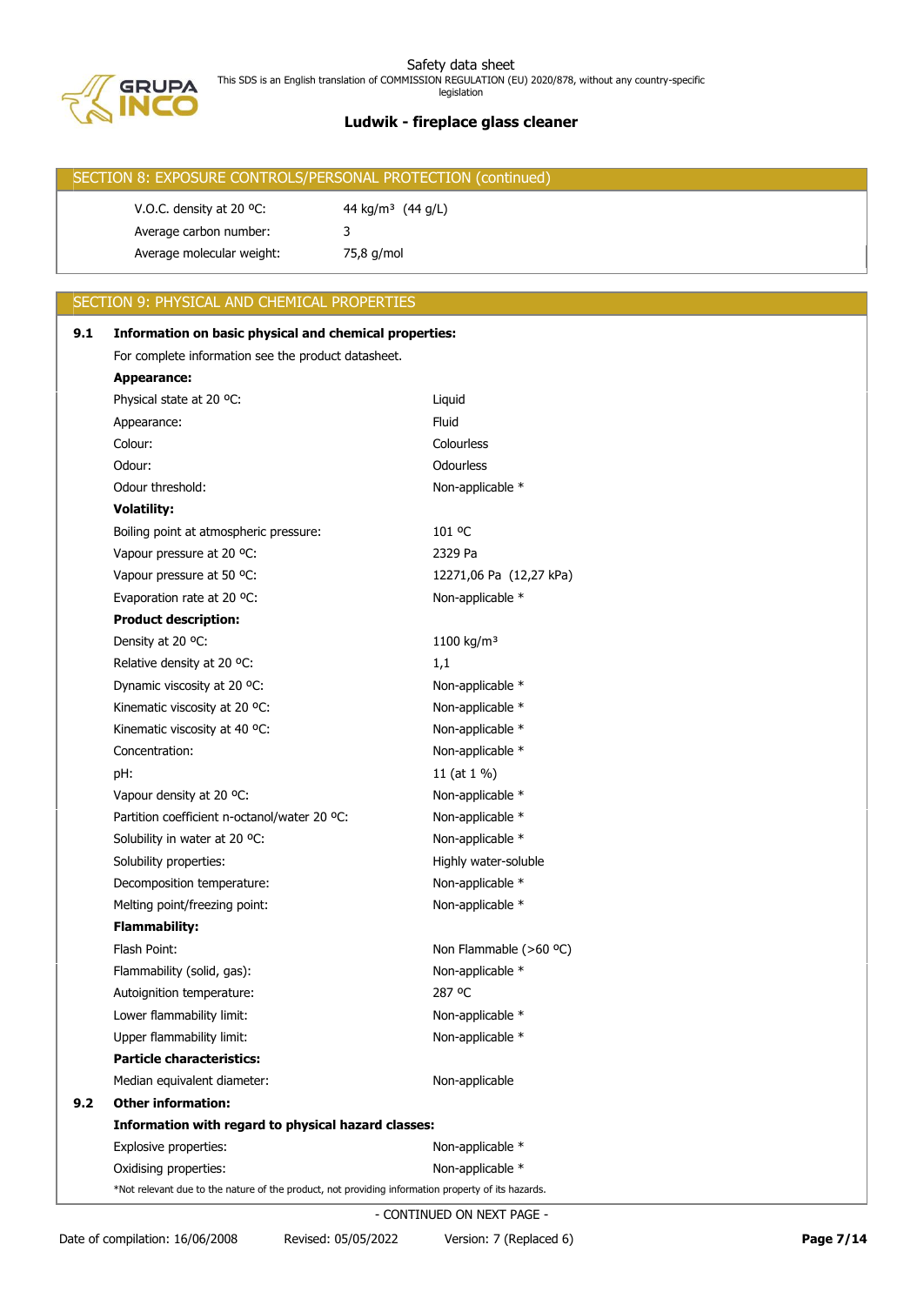

# **Ludwik - fireplace glass cleaner**

|                                      | SECTION 9: PHYSICAL AND CHEMICAL PROPERTIES (continued)                                            |                  |  |  |  |
|--------------------------------------|----------------------------------------------------------------------------------------------------|------------------|--|--|--|
|                                      | H290 May be corrosive to metals.<br>Corrosive to metals:                                           |                  |  |  |  |
|                                      | Heat of combustion:                                                                                | Non-applicable * |  |  |  |
|                                      | Aerosols-total percentage (by mass) of flammable<br>components:                                    | Non-applicable * |  |  |  |
| <b>Other safety characteristics:</b> |                                                                                                    |                  |  |  |  |
|                                      | Surface tension at 20 °C:                                                                          | Non-applicable * |  |  |  |
|                                      | Refraction index:                                                                                  | Non-applicable * |  |  |  |
|                                      | *Not relevant due to the nature of the product, not providing information property of its hazards. |                  |  |  |  |

# SECTION 10: STABILITY AND REACTIVITY

### **10.1 Reactivity:**

**10.5 Incompatible materials:**

No hazardous reactions are expected because the product is stable under recommended storage conditions. See section 7.

### **10.2 Chemical stability:**

Chemically stable under the indicated conditions of storage, handling and use.

### **10.3 Possibility of hazardous reactions:**

Under the specified conditions, hazardous reactions that lead to excessive temperatures or pressure are not expected.

## **10.4 Conditions to avoid:**

Applicable for handling and storage at room temperature:

| Shock and friction      | Contact with air | Increase in temperature | Sunlight   | Humidity       |  |  |  |
|-------------------------|------------------|-------------------------|------------|----------------|--|--|--|
| Not applicable          | Not applicable   | Precaution              | Precaution | Not applicable |  |  |  |
| Incompatible materials: |                  |                         |            |                |  |  |  |

| Acids              | Water          | Oxidising materials | Combustible materials | Others         |
|--------------------|----------------|---------------------|-----------------------|----------------|
| Avoid strong acids | Not applicable | Precaution          | Not applicable        | Not applicable |

### **10.6 Hazardous decomposition products:**

See subsection 10.3, 10.4 and 10.5 to find out the specific decomposition products. Depending on the decomposition conditions, complex mixtures of chemical substances can be released: carbon dioxide (CO2), carbon monoxide and other organic compounds.

## SECTION 11: TOXICOLOGICAL INFORMATION

## **11.1 Information on hazard classes as defined in Regulation (EC) No 1272/2008:**

The experimental information related to the toxicological properties of the product itself is not available

Contains glycols. It is recommended not to breathe the vapours for prolonged periods of time due to the possibility of effects that are hazardous to the health

## **Dangerous health implications:**

In case of exposure that is repetitive, prolonged or at concentrations higher than the recommended occupational exposure limits, adverse effects on health may result, depending on the means of exposure:

A- Ingestion (acute effect):

- Acute toxicity : Based on available data, the classification criteria are not met, however, it contains substances classified as dangerous for consumption. For more information see section 3.

- Corrosivity/Irritability: Corrosive product, if it is swallowed causes burns destroying the tissues. For more information about secondary effects from skin contact see section 2.

B- Inhalation (acute effect):

- Acute toxicity : Based on available data, the classification criteria are not met. However, it contains substances classified as hazardous for inhalation. For more information see section 3.

- Corrosivity/Irritability: Prolonged inhalation of the product is corrosive to mucous membranes and the upper respiratory tract
- C- Contact with the skin and the eyes (acute effect):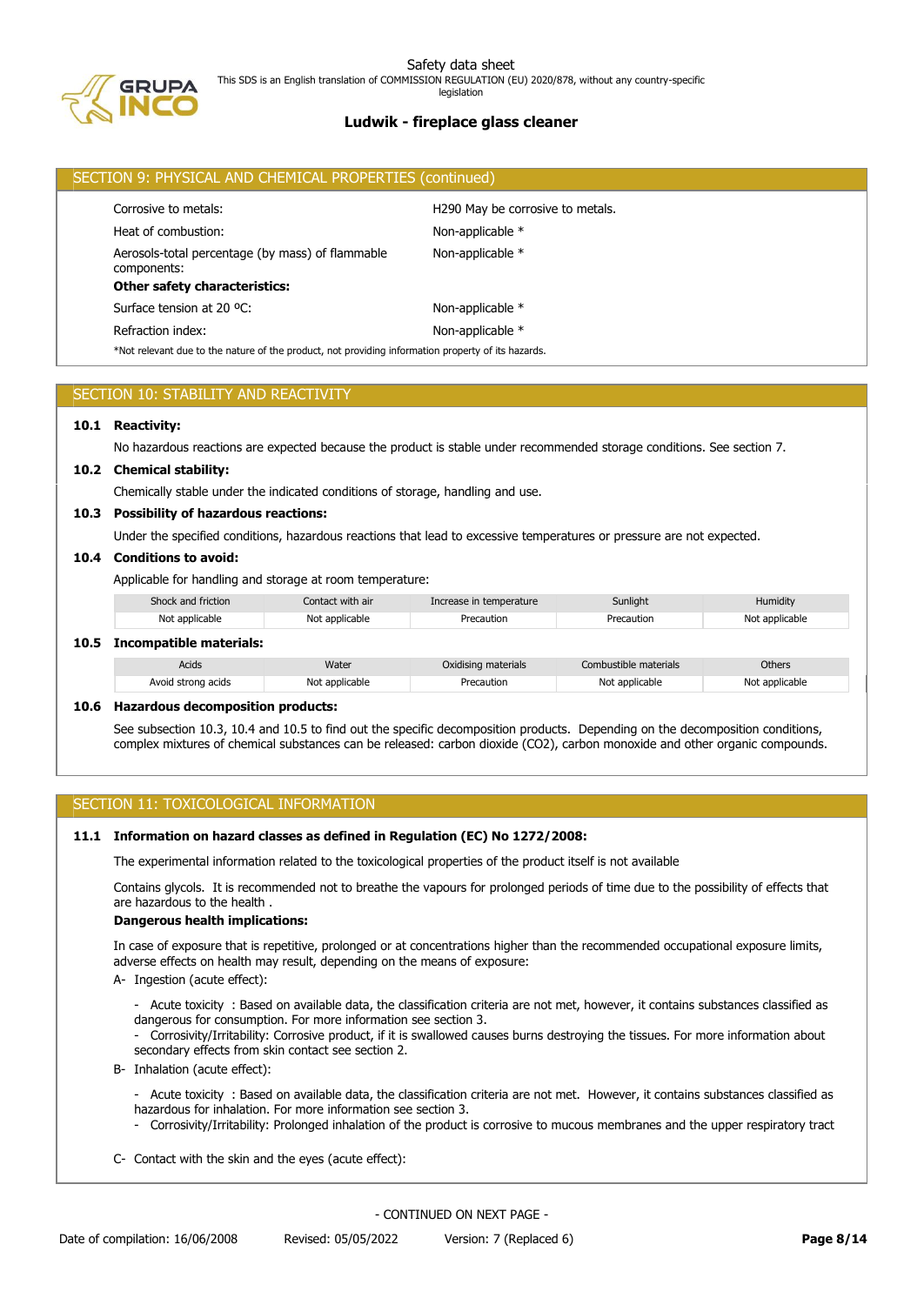legislation



# **Ludwik - fireplace glass cleaner**

## SECTION 11: TOXICOLOGICAL INFORMATION (continued)

- Contact with the skin: Above all, skin contact may occur as fabrics of all thicknesses can be destroyed, resulting in burns. For more information on the secondary effects see section 2.
- Contact with the eyes: Produces serious eye damage after contact.
- D- CMR effects (carcinogenicity, mutagenicity and toxicity to reproduction):
	- Carcinogenicity: Based on available data, the classification criteria are not met, as it does not contain substances classified as hazardous for the effects mentioned. For more information see section 3.
	- IARC: Non-applicable
	- Mutagenicity: Based on available data, the classification criteria are not met, as it does not contain substances classified as hazardous for this effect. For more information see section 3.
	- Reproductive toxicity: Based on available data, the classification criteria are not met, as it does not contain substances classified as hazardous for this effect. For more information see section 3.
- E- Sensitizing effects:
	- Respiratory: Based on available data, the classification criteria are not met, as it does not contain substances classified as hazardous with sensitising effects. For more information see section 3.
	- Skin: Based on available data, the classification criteria are not met, as it does not contain substances classified as hazardous for this effect. For more information see section 3.
- F- Specific target organ toxicity (STOT) single exposure:
	- Based on available data, the classification criteria are not met. However, it contains substances classified as hazardous for inhalation. For more information see section 3.
- G- Specific target organ toxicity (STOT)-repeated exposure:

- Specific target organ toxicity (STOT)-repeated exposure: Based on available data, the classification criteria are not met. However, it does contain substances which are classified as dangerous due to repetitive exposure. For more information see section 3.

- Skin: Based on available data, the classification criteria are not met, as it does not contain substances classified as hazardous for this effect. For more information see section 3.

H- Aspiration hazard:

Based on available data, the classification criteria are not met, as it does not contain substances classified as hazardous for this effect. For more information see section 3.

# **Other information:**

Non-applicable

## **Specific toxicology information on the substances:**

| Identification                              | Acute toxicity  |                 | Genus  |
|---------------------------------------------|-----------------|-----------------|--------|
| 2-aminoethanol                              | LD50 oral       | >5000 mg/kg     | Rat    |
| CAS: 141-43-5                               | LD50 dermal     | 1025 mg/kg      | Rabbit |
| EC: 205-483-3                               | LC50 inhalation | 11 mg/L $(4 h)$ | Rat    |
| tetrasodium ethylene diamine tetraacetate   | LD50 oral       | 1913 mg/kg      | Rat    |
| CAS: 64-02-8                                | LD50 dermal     | Non-applicable  |        |
| EC: 200-573-9                               | LC50 inhalation | 11 mg/L (ATEi)  |        |
| Trisodium orthophosphate                    | LD50 oral       | 7400 mg/kg      | Rat    |
| CAS: 10101-89-0                             | LD50 dermal     | Non-applicable  |        |
| EC: 231-509-8                               | LC50 inhalation | Non-applicable  |        |
| The Communist and a contract the second and |                 |                 |        |

# **11.2 Information on other hazards:**

### **Endocrine disrupting properties**

Endocrine-disrupting properties: The product fails to meet the criteria.

- **Other information**
- Non-applicable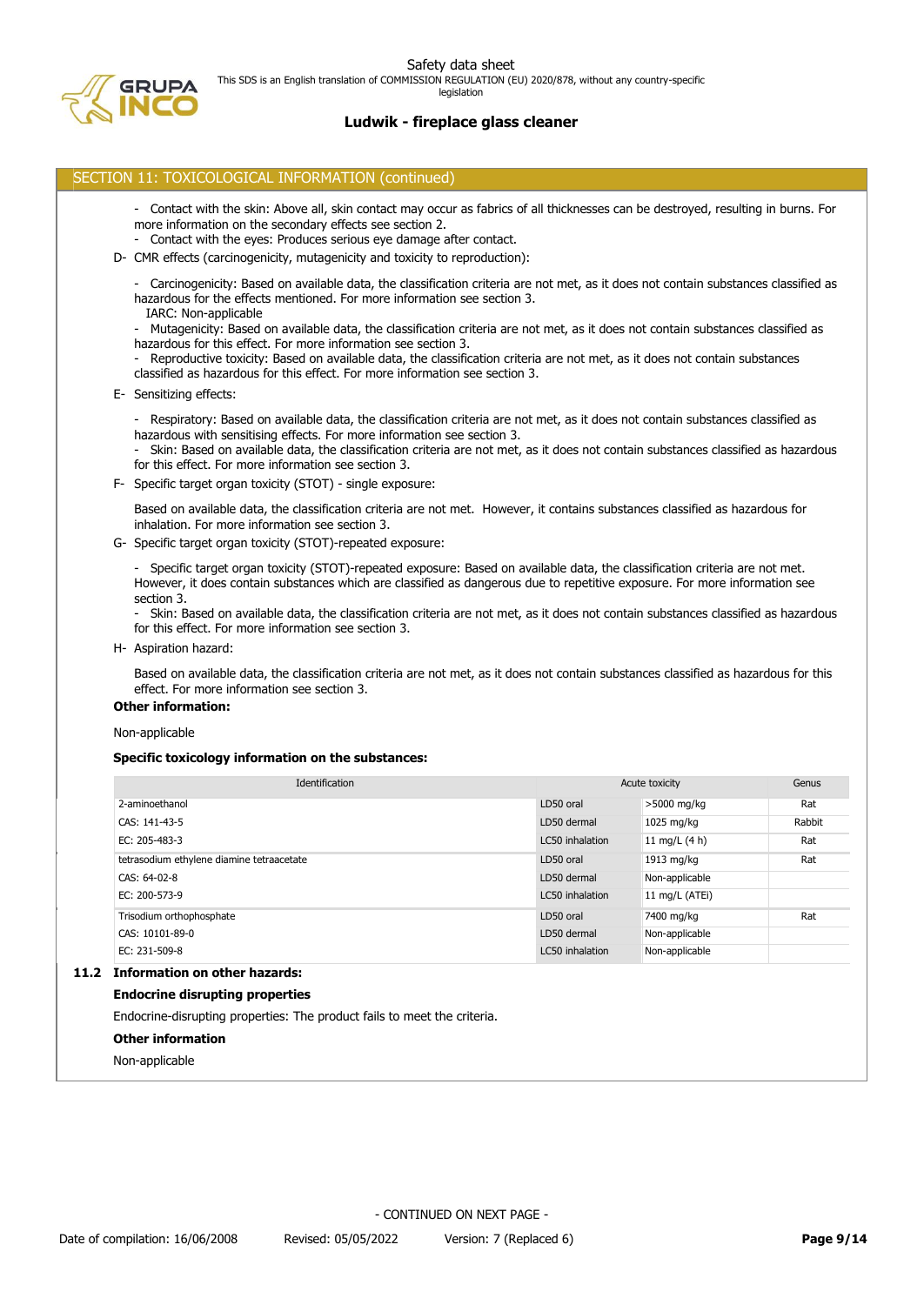



# **Ludwik - fireplace glass cleaner**

# SECTION 12: ECOLOGICAL INFORMATION

The experimental information related to the eco-toxicological properties of the product itself is not available

Contains phosphates. Excessive discharge may cause eutrophication.

# **12.1 Toxicity:**

# **Acute toxicity:**

| Identification                                     |             | Concentration     | <b>Species</b>            | Genus      |
|----------------------------------------------------|-------------|-------------------|---------------------------|------------|
| sodium hydroxide                                   | <b>LC50</b> | 189 mg/L (48 h)   | Leuciscus idus            | Fish       |
| CAS: 1310-73-2                                     | <b>EC50</b> | 33 mg/L           | Crangon crangon           | Crustacean |
| EC: 215-185-5                                      | <b>EC50</b> | Non-applicable    |                           |            |
| 1-methoxy-2-propanol                               | <b>LC50</b> | 20800 mg/L (96 h) | Pimephales promelas       | Fish       |
| CAS: 107-98-2                                      | <b>EC50</b> | 23300 mg/L (48 h) | Daphnia magna             | Crustacean |
| EC: 203-539-1                                      | <b>EC50</b> | 1000 mg/L (168 h) | Selenastrum capricornutum | Algae      |
| 2-aminoethanol                                     | <b>LC50</b> | 349 mg/L (96 h)   | Cyprinus carpio           | Fish       |
| CAS: 141-43-5                                      | <b>EC50</b> | 65 mg/L (48 h)    | Daphnia magna             | Crustacean |
| EC: 205-483-3                                      | <b>EC50</b> | 22 mg/L (72 h)    | Scenedesmus subspicatus   | Algae      |
| D-Glucopyranose, oligomers, decyl octyl glycosides | <b>LC50</b> | 126 mg/L (96 h)   | Brachydanio rerio         | Fish       |
| CAS: 68515-73-1                                    | <b>EC50</b> | 151 mg/L (48 h)   | Acartia tonsa             | Crustacean |
| EC: 500-220-1                                      | <b>EC50</b> | 27 mg/L (72 h)    | Scenedesmus subspicatus   | Algae      |
| <b>Chronic toxicity:</b>                           |             |                   |                           |            |

| Identification                                     |             | Concentration     | <b>Species</b>  | Genus      |
|----------------------------------------------------|-------------|-------------------|-----------------|------------|
| 2-aminoethanol                                     | <b>NOEC</b> | $1,24$ mg/L       | Oryzias latipes | Fish       |
| CAS: 141-43-5 EC: 205-483-3                        | <b>NOEC</b> | $0.85$ mg/L       | Daphnia magna   | Crustacean |
| D-Glucopyranose, oligomers, decyl octyl glycosides | <b>NOEC</b> | $1,8$ mg/L        | Danio rerio     | Fish       |
| CAS: 68515-73-1 EC: 500-220-1                      | <b>NOEC</b> | $2 \text{mq/L}$   | Daphnia magna   | Crustacean |
| tetrasodium ethylene diamine tetraacetate          | <b>NOEC</b> | 25,7 mg/L         | Danio rerio     | Fish       |
| CAS: 64-02-8 EC: 200-573-9                         | <b>NOEC</b> | $25 \text{ mg/L}$ | Daphnia magna   | Crustacean |

# **12.2 Persistence and degradability:**

| Identification       |                  | Degradability  |                 | Biodegradability  |
|----------------------|------------------|----------------|-----------------|-------------------|
| 1-methoxy-2-propanol | BOD <sub>5</sub> | Non-applicable | Concentration   | 100 mg/L          |
| CAS: 107-98-2        | <b>COD</b>       | Non-applicable | Period          | 28 days           |
| EC: 203-539-1        | BOD5/COD         | Non-applicable | % Biodegradable | 90 %              |
| 2-aminoethanol       | BOD <sub>5</sub> | Non-applicable | Concentration   | $20 \text{ mg/L}$ |
| CAS: 141-43-5        | <b>COD</b>       | Non-applicable | Period          | 21 days           |
| EC: 205-483-3        | BOD5/COD         | Non-applicable | % Biodegradable | 90 %              |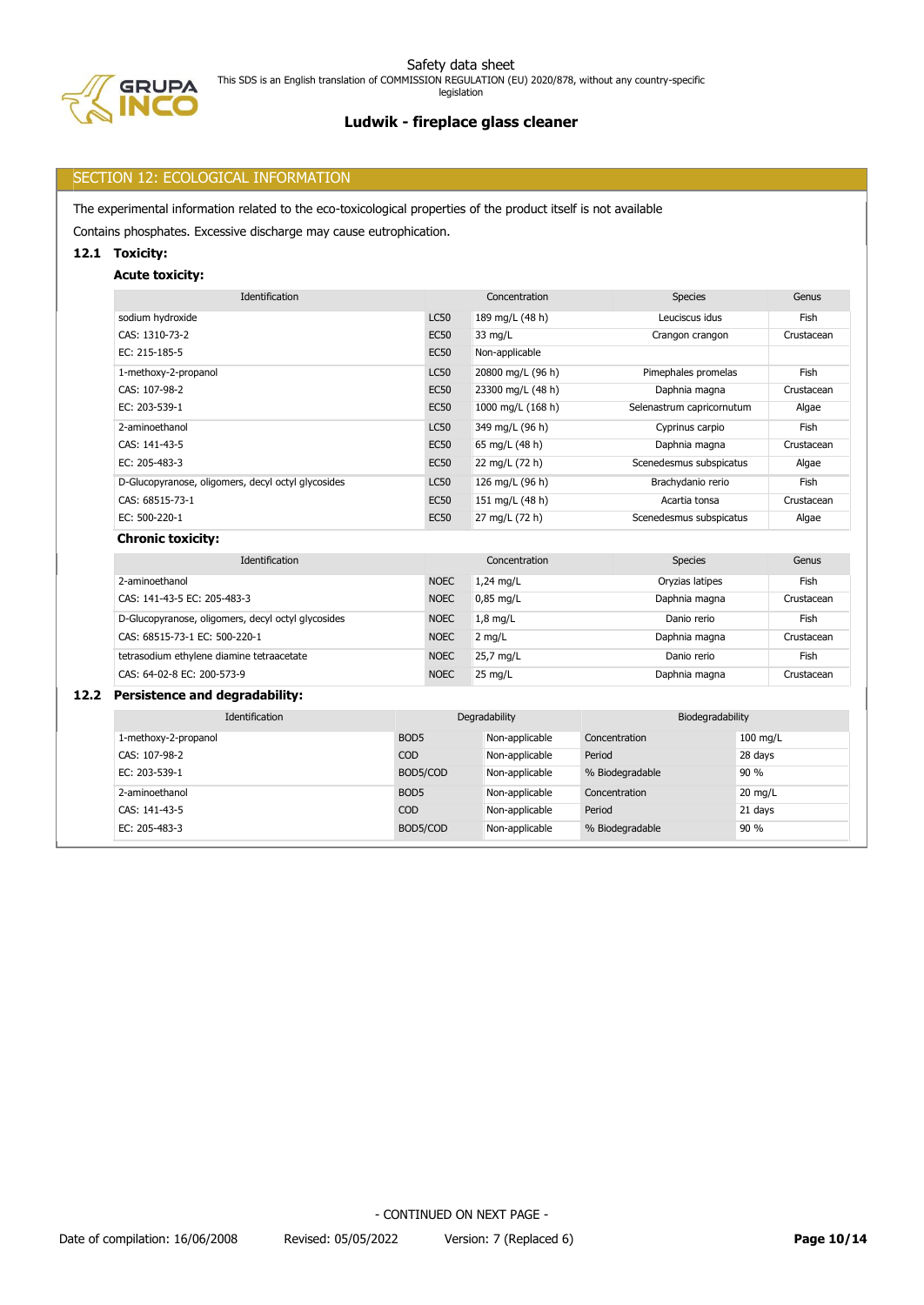

|      | SECTION 12: ECOLOGICAL INFORMATION (continued)     |                  |                       |                 |                           |                                         |
|------|----------------------------------------------------|------------------|-----------------------|-----------------|---------------------------|-----------------------------------------|
|      | Identification                                     |                  | Degradability         |                 | Biodegradability          |                                         |
|      | D-Glucopyranose, oligomers, decyl octyl glycosides | BOD <sub>5</sub> | Non-applicable        | Concentration   |                           | Non-applicable                          |
|      | CAS: 68515-73-1                                    | COD              | Non-applicable        | Period          |                           | 28 days                                 |
|      | EC: 500-220-1                                      | BOD5/COD         | Non-applicable        | % Biodegradable |                           | 100 %                                   |
| 12.3 | <b>Bioaccumulative potential:</b>                  |                  |                       |                 |                           |                                         |
|      | Identification                                     |                  |                       |                 | Bioaccumulation potential |                                         |
|      | 1-methoxy-2-propanol                               |                  |                       | <b>BCF</b>      | 3                         |                                         |
|      | CAS: 107-98-2                                      |                  |                       | Pow Log         | $-0.44$                   |                                         |
|      | EC: 203-539-1                                      |                  |                       | Potential       | Low                       |                                         |
|      | 2-aminoethanol                                     |                  |                       | <b>BCF</b>      | 3                         |                                         |
|      | CAS: 141-43-5                                      |                  |                       | Pow Log         | $-1.31$                   |                                         |
|      | EC: 205-483-3                                      |                  |                       | Potential       | Low                       |                                         |
|      | tetrasodium ethylene diamine tetraacetate          |                  |                       | <b>BCF</b>      | $\overline{2}$            |                                         |
|      | CAS: 64-02-8                                       |                  |                       | Pow Log         | $-13$                     |                                         |
|      | EC: 200-573-9                                      |                  |                       | Potential       | Low                       |                                         |
| 12.4 | <b>Mobility in soil:</b>                           |                  |                       |                 |                           |                                         |
|      | Identification                                     |                  | Absorption/desorption |                 |                           | Volatility                              |
|      | 2-aminoethanol                                     | Koc              | 0.27                  | Henry           |                           | 3,7E-5 Pa·m <sup>3</sup> /mol           |
|      | CAS: 141-43-5                                      | Conclusion       | Very High             | Dry soil        |                           | <b>No</b>                               |
|      | EC: 205-483-3                                      | Surface tension  | 5,025E-2 N/m (25 °C)  | Moist soil      |                           | No                                      |
|      | D-Glucopyranose, oligomers, decyl octyl glycosides | Koc              | 50                    | Henry           |                           | $1,2E-8$ Pa $\cdot$ m <sup>3</sup> /mol |
|      | CAS: 68515-73-1                                    | Conclusion       | Very High             | Dry soil        |                           | <b>No</b>                               |
|      | EC: 500-220-1                                      | Surface tension  | Non-applicable        | Moist soil      |                           | No                                      |
|      | tetrasodium ethylene diamine tetraacetate          | Koc              | 1046                  | Henry           |                           | 0E+0 Pa·m <sup>3</sup> /mol             |
|      | CAS: 64-02-8                                       | Conclusion       | Low                   | Dry soil        |                           | No                                      |
|      | EC: 200-573-9                                      | Surface tension  | Non-applicable        | Moist soil      |                           | No                                      |

# **12.5 Results of PBT and vPvB assessment:**

Product fails to meet PBT/vPvB criteria

#### **12.6 Endocrine disrupting properties:**

Endocrine-disrupting properties: The product fails to meet the criteria.

### **12.7 Other adverse effects:**

Not described

# SECTION 13: DISPOSAL CONSIDERATIONS

## **13.1 Waste treatment methods:**

| Code      | Description                                | Waste class (Regulation (EU) No<br>1357/2014) |
|-----------|--------------------------------------------|-----------------------------------------------|
| 20 01 29* | detergents containing hazardous substances | Dangerous                                     |

## **Type of waste (Regulation (EU) No 1357/2014):**

HP4 Irritant — skin irritation and eye damage

### **Waste management (disposal and evaluation):**

Consult the authorized waste service manager on the assessment and disposal operations in accordance with Annex 1 and Annex 2 (Directive 2008/98/EC). As under 15 01 (2014/955/EC) of the code and in case the container has been in direct contact with the product, it will be processed the same way as the actual product. Otherwise, it will be processed as non-dangerous residue. Waste should not be disposed of to drains. See paragraph 6.2.

### **Regulations related to waste management:**

In accordance with Annex II of Regulation (EC) No 1907/2006 (REACH) the community or state provisions related to waste management are stated

Community legislation: Directive 2008/98/EC, 2014/955/EU, Regulation (EU) No 1357/2014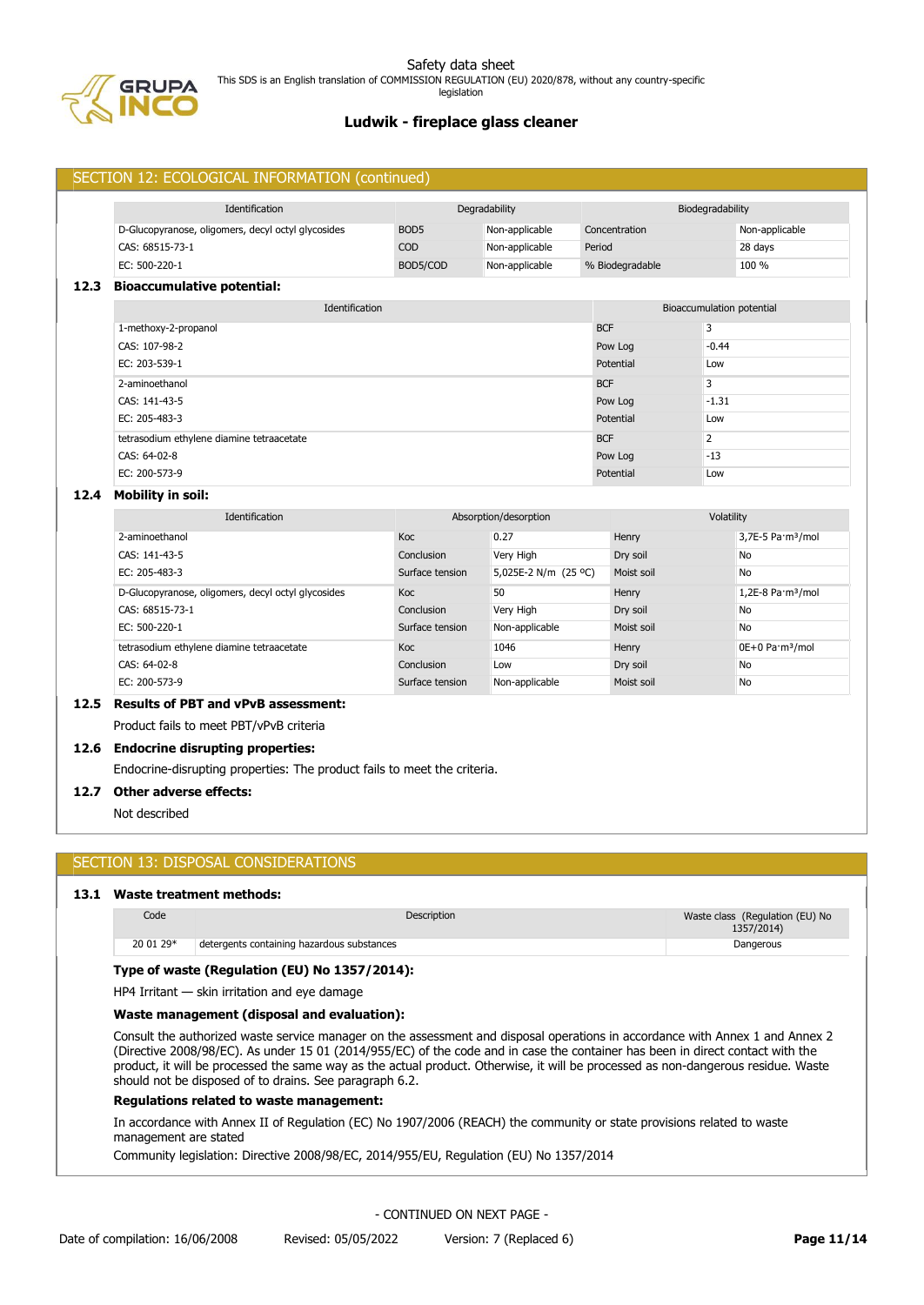# **Ludwik - fireplace glass cleaner**

| SECTION 14: TRANSPORT INFORMATION     |  |                                                                                                                                                                                                                                                                                                                                                                                                |                                                                                                                                                      |  |
|---------------------------------------|--|------------------------------------------------------------------------------------------------------------------------------------------------------------------------------------------------------------------------------------------------------------------------------------------------------------------------------------------------------------------------------------------------|------------------------------------------------------------------------------------------------------------------------------------------------------|--|
| With regard to ADR 2021 and RID 2021: |  | Transport of dangerous goods by land:<br>14.1 UN number or ID number:<br>14.2 UN proper shipping name:<br>14.3 Transport hazard class(es):<br>Labels:<br>14.4 Packing group:<br>14.5 Environmental hazards:<br>14.6 Special precautions for user<br>Special regulations:<br>Tunnel restriction code:<br>Physico-Chemical properties:<br>Limited quantities:<br>14.7 Maritime transport in bulk | <b>UN1719</b><br>CAUSTIC ALKALI LIQUID, N.O.S. (sodium hydroxide)<br>8<br>8<br>$\rm II$<br>No<br>274<br>E.<br>see section 9<br>1 L<br>Non-applicable |  |
|                                       |  | according to IMO<br>instruments:                                                                                                                                                                                                                                                                                                                                                               |                                                                                                                                                      |  |
|                                       |  | Transport of dangerous goods by sea:                                                                                                                                                                                                                                                                                                                                                           |                                                                                                                                                      |  |
| With regard to IMDG 39-18:            |  |                                                                                                                                                                                                                                                                                                                                                                                                |                                                                                                                                                      |  |
|                                       |  | 14.1 UN number or ID number:<br>14.2 UN proper shipping name:<br>14.3 Transport hazard class(es):<br>Labels:                                                                                                                                                                                                                                                                                   | <b>UN1719</b><br>CAUSTIC ALKALI LIQUID, N.O.S. (sodium hydroxide)<br>8<br>8                                                                          |  |
|                                       |  | 14.4 Packing group:<br>14.5 Marine pollutant:<br>14.6 Special precautions for user<br>Special regulations:                                                                                                                                                                                                                                                                                     | $_{\rm II}$<br>No<br>274                                                                                                                             |  |
|                                       |  | EmS Codes:<br>Physico-Chemical properties:<br>Limited quantities:<br>Segregation group:                                                                                                                                                                                                                                                                                                        | F-A, S-B<br>see section 9<br>1 <sub>L</sub><br>SGG18                                                                                                 |  |
|                                       |  | 14.7 Maritime transport in bulk<br>according to IMO<br>instruments:                                                                                                                                                                                                                                                                                                                            | Non-applicable                                                                                                                                       |  |
|                                       |  | Transport of dangerous goods by air:                                                                                                                                                                                                                                                                                                                                                           |                                                                                                                                                      |  |
| With regard to IATA/ICAO 2022:        |  |                                                                                                                                                                                                                                                                                                                                                                                                |                                                                                                                                                      |  |
| €                                     |  | 14.1 UN number or ID number:<br>14.2 UN proper shipping name:<br>14.3 Transport hazard class(es):<br>Labels:<br>14.4 Packing group:                                                                                                                                                                                                                                                            | UN1719<br>CAUSTIC ALKALI LIQUID, N.O.S. (sodium hydroxide)<br>8<br>8<br>$_{\rm II}$                                                                  |  |
|                                       |  | 14.5 Environmental hazards:<br>14.6 Special precautions for user                                                                                                                                                                                                                                                                                                                               | No                                                                                                                                                   |  |
|                                       |  | Physico-Chemical properties:                                                                                                                                                                                                                                                                                                                                                                   | see section 9                                                                                                                                        |  |
|                                       |  | 14.7 Maritime transport in bulk<br>according to IMO<br>instruments:                                                                                                                                                                                                                                                                                                                            | Non-applicable                                                                                                                                       |  |
|                                       |  |                                                                                                                                                                                                                                                                                                                                                                                                |                                                                                                                                                      |  |

# SECTION 15: REGULATORY INFORMATION

**15.1 Safety, health and environmental regulations/legislation specific for the substance or mixture:**

Candidate substances for authorisation under the Regulation (EC) No 1907/2006 (REACH): Non-applicable

Substances included in Annex XIV of REACH ("Authorisation List") and sunset date: Non-applicable

Regulation (EC) No 1005/2009, about substances that deplete the ozone layer: Non-applicable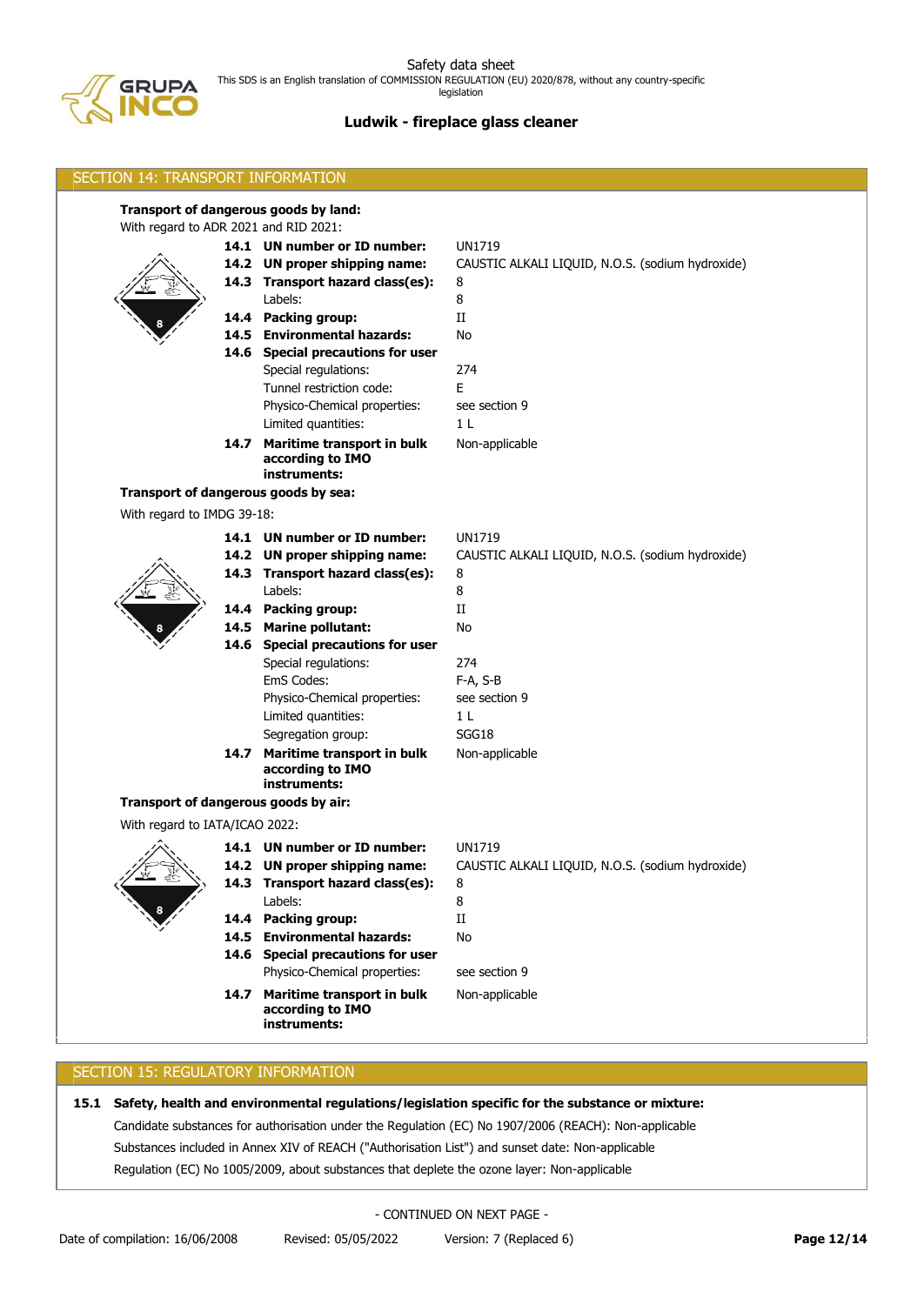legislation



# **Ludwik - fireplace glass cleaner**

# SECTION 15: REGULATORY INFORMATION (continued)

Article 95, REGULATION (EU) No 528/2012: Non-applicable

REGULATION (EU) No 649/2012, in relation to the import and export of hazardous chemical products: Non-applicable

## **Regulation (EC) No 648/2004 on detergents:**

In accordance with this regulation the product complies with the following:

The tensoactives contained in this mixture comply with the biodegradibility criteria stipulated in Regulation (EC) nº648/2004 on detergents. The information to prove this is available to the relevant authorities of the Member States and will be shown to them by direct request or the request of a detergent manufacturer.

## **Seveso III:**

Non-applicable

## **Limitations to commercialisation and the use of certain dangerous substances and mixtures (Annex XVII REACH, etc ….):**

Shall not be used in:

—ornamental articles intended to produce light or colour effects by means of different phases, for example in ornamental lamps and ashtrays,

—tricks and jokes,

—games for one or more participants, or any article intended to be used as such, even with ornamental aspects.

## **Specific provisions in terms of protecting people or the environment:**

It is recommended to use the information included in this safety data sheet as a basis for conducting workplace-specific risk assessments in order to establish the necessary risk prevention measures for the handling, use, storage and disposal of this product.

## **Other legislation:**

The product could be affected by sectorial legislation

- Regulation (EC) No 1223/2009 of the European Parliament and of the Council of 30 November 2009 on cosmetic products

- Regulation (EC) No 648/2004 of the European Parliament and of the Council of 31 March 2004 on detergents

- Commission Regulation (EC) No 907/2006 of 20 June 2006 amending Regulation (EC) No 648/2004 of the European Parliament and of the Council on detergents, in order to adapt Annexes III and VII

- Commission Regulation (EC) No 551/2009 of 25 June 2009 amending Regulation (EC) No 648/2004 of the European Parliament and of the Council on detergents, in order to adapt Annexes V and VI thereto (surfactant derogation)

## **15.2 Chemical safety assessment:**

The supplier has not carried out evaluation of chemical safety.

# SECTION 16: OTHER INFORMATION

### **Legislation related to safety data sheets:**

The SDS shall be supplied in an official language of the country where the product is placed on the market. This safety data sheet has been designed in accordance with ANNEX II-Guide to the compilation of safety data sheets of Regulation (EC) No 1907/2006 (COMMISSION REGULATION (EU) 2020/878).

## **Modifications related to the previous Safety Data Sheet which concerns the ways of managing risks.:**

COMMISSION REGULATION (EU) 2020/878

SECTION 2,

### **Texts of the legislative phrases mentioned in section 2:**

H290: May be corrosive to metals.

H318: Causes serious eye damage.

H314: Causes severe skin burns and eye damage.

### **Texts of the legislative phrases mentioned in section 3:**